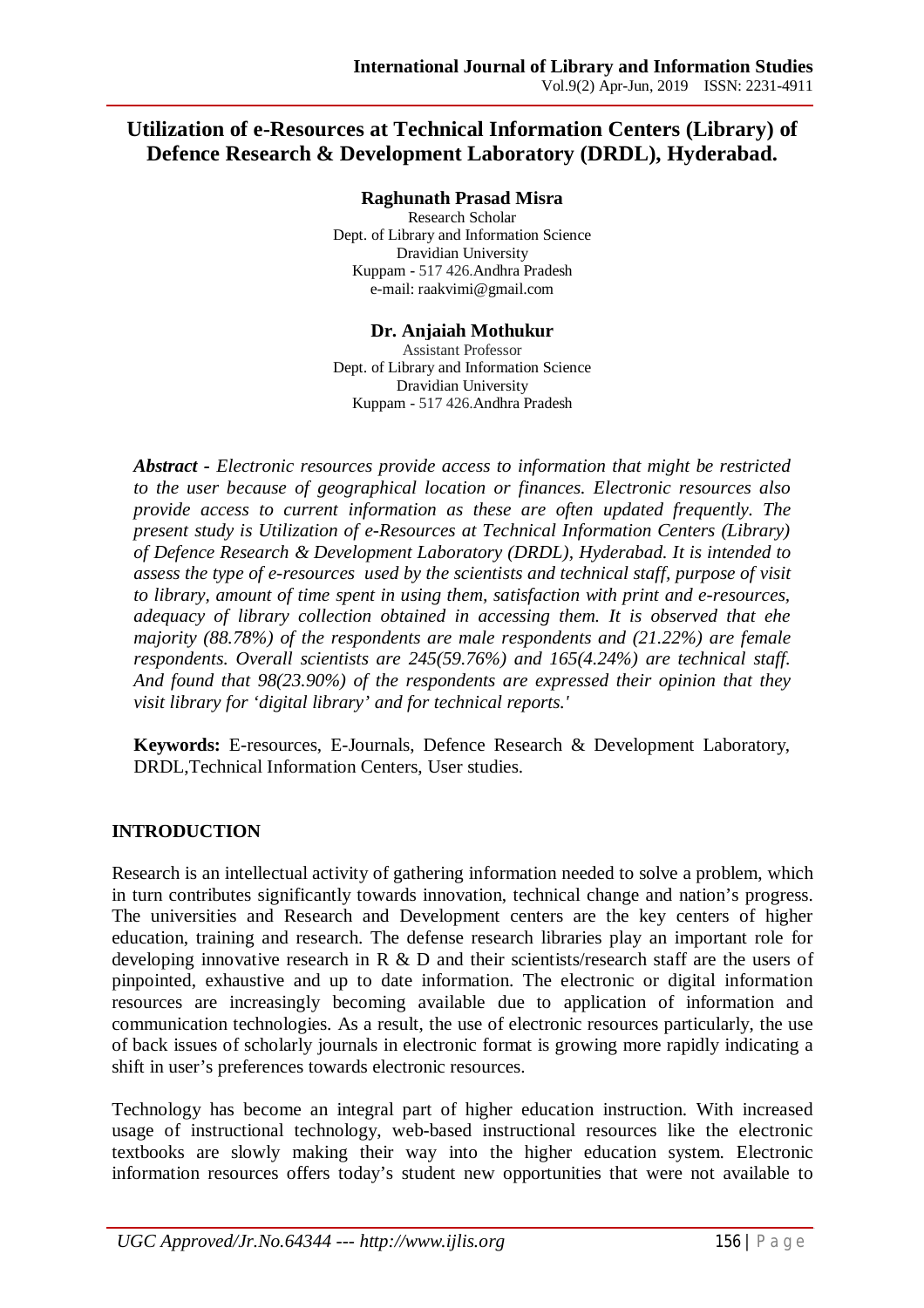previous generations. Liew et al (2000) argue that while reading an e-journal is not the same as reading a printed issue, many students now acknowledge that electronic documents offer users advanced features and novel forms of functionality beyond those possible in printed form.

Electronic resources are valuable research tools which complement print based resources in any traditional library. Electronic resources provide access to information that might be restricted to the user because of geographical location or finances. Electronic resources also provide access to current information as these are often updated frequently. Through their various search techniques, electronic resources provide extensive links to explore additional resources or related content. In addition, electronic resources are convenient to use since users are able to access information from the library. It is for these reasons, electronic resources are considered as an important resource of teaching, research and training. Thus, most of libraries as well as the universities of the present day provide electronic resources for higher education and research. The present study is Utilization of electronic resources at the Technical Information Center (TIC) of Defence Research & Development Laboratory (DRDL), Hyderabad.

### **REVIEW OF LITERATURE:**

**Anjaiah and Saravana (2013)** survey explores the use of  $E$  – Resources by the faculty members and student community of Kuppam Engineering College Library, Kuppam. The Survey shows that the majority 72% users are using e-journals, 46% of them are using ebooks and 76% of users are using e-resources to obtain subject knowledge. **Singh and Khan (2015)** have state that Information Communication Technologies (ICT) have tossed forward new difficulties before the library experts. The innovation greatly affects the administrations of the libraries. In the present study, an endeavour has been made to investigate value of electronic assets and clients abilities in utilizing different pursuit routines and strategies to get to and use e-assets in Indian Institutes of Technology Delhi, Kanpur and Roorkee, India. Adhikari (2017) In the digital era, research scientists are predominantly dependent on electronic resources (e-resources) to fulfill their information needs. Consortia have facilitated access to numerous electronic information resources in S&T institutions. The DST, Government of India supports 20 autonomous R&D institutions that have access to information resources through a consortium. This paper studies the electronic resource use pattern by DST institutes. Institutional downloads are given and the leading publishers relevant to the institutions are listed. Finally, for better utilization of e-resources, an information filtration model has been proposed. **Bhat, Nazir Ahmad; Ganai, Shabir Ahmad (2017)** study were to assess the level of user satisfaction with regard to the following types of Electronic Information Resources (EIRs) relevant to agriculture and allied disciplines, viz. Indexing and Abstracting (I&A) Databases; e-Journals; e-Books; and e-Theses. Seven universities were surveyed using a questionnaire for collecting data. The level of users' satisfaction has been measured using a five point Likert scale. A great majority of respondents are satisfied about the availability of e-abstract databases (87.92%) and ejournals (89.67%). **Karthiban and Anjaiah (2018)** study is to examine the awareness and effective utilization of UGC-Infonet e-Journals Digital Library Consortium by faculty members and research scholars of University of Kerala, Kerala. The data were collected using a structured questionnaire. The study found that a large majority 67.% of the respondents belongs to male, 89.4% of respondents are aware of UGC-Infonet e-Journals Digital Consortium, 52.8% used UGC-Infonet e-Journals on an everyday, 33.3% percent of respondents access the e-resources from their respective departments, about 30.9% of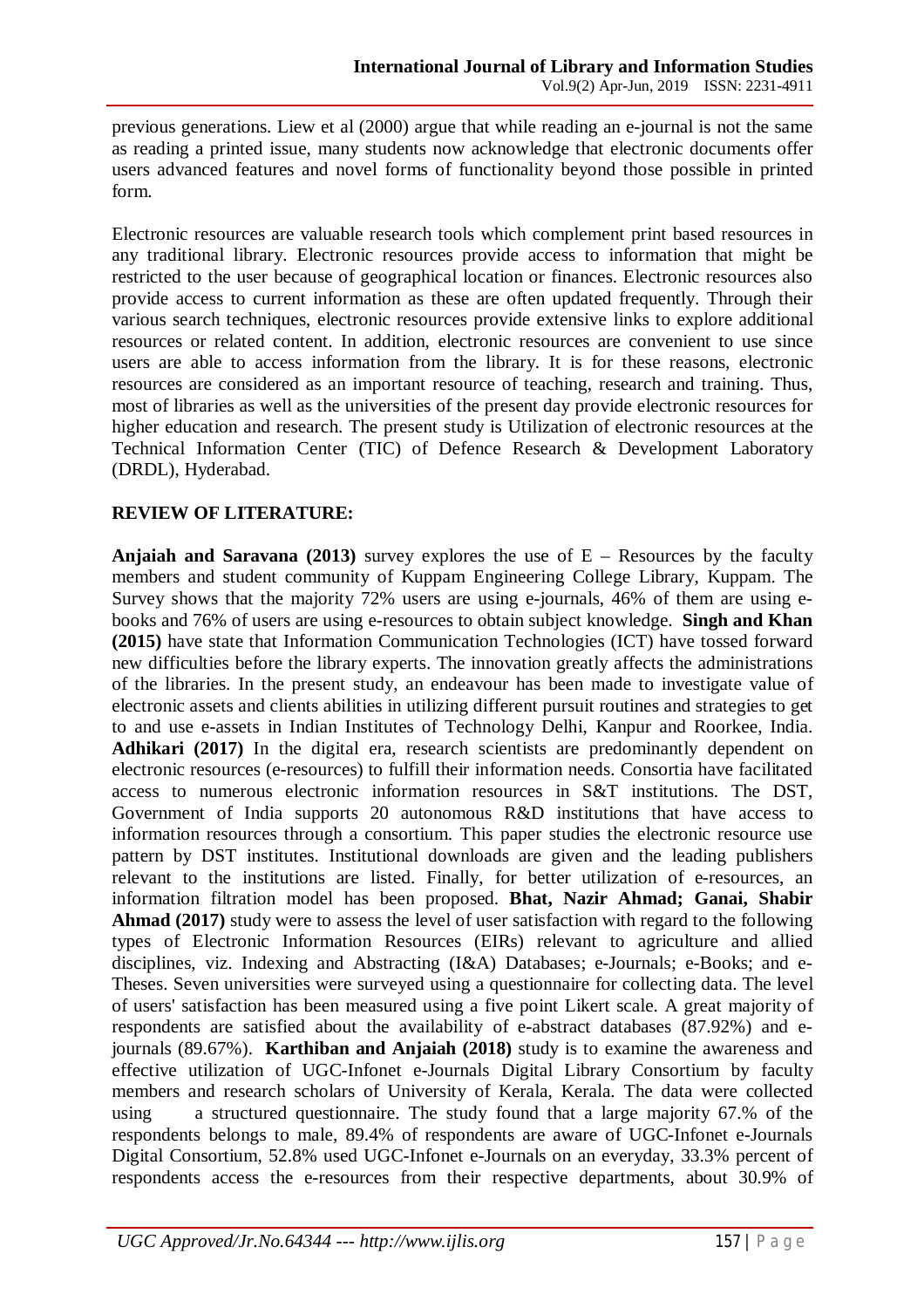respondents access from university libraries, 48% of respondents use Infonet e-Journals for research purpose, followed by 36.6% of respondents use to update their for subject knowledge, 69.9% percent of respondents are fully satisfied with the existing availability of e-journals.

**Defence Research & Development Laboratory (DRDL)** was set up 1962 to meet the complex metallurgical requirements of sophisticated weapon systems. It has developed expertise in advanced materials characterization and development, process engineering and performance analysis

### **TECHNICAL INFORMATION CENTRE (LIBRARY)**

The DRDL TIC was established in the year 1962-63 to cater for the information needs of personnel of DRDL. The collection of TIC is mainly on aerospace based literature in the form of text books, journals, technical reports, standards, specifications, microforms, CDROMs and video cassettes. The task of TIC is to collect, process, preserve and disseminate the technical information.

TICs aims is to provide the unified and focused strategic leadership needed to address the demands, provide strategic leadership for collaboration between publicly funded research information providers and their users to develop effective, efficient and integrated information resource and services to support defence research. Coordinate action to propose and specify solutions to meet researchers changing needs. Act as a high level advocate for research institutions across the DRDO. Early emphasis is likely to be on improved knowledge and access to existing resources for example by developing search tools and union catalogues which give a single point of access to number of different collections. Future potential work streams include collaborative work on developing and preserving digital archives, maximizing access for professional researchers to key collectors, and working towards collaborative development of collecting to ensure access to the widest possible ran of research materials. Analysing and designing a library information system aims at enhancing patron satisfaction by providing just-in-time access to appropriate information' (Indira, 2004). The system of TICs, try to use all possibilities to ensure scientific researchers, specialists with required information.

### **DIGITAL INFORMATION CENTRE:**

The purpose of any digital library is to provide seamless access to mostly digital information that is available in a particular library utilizing IT gadgets. The TIC has been providing services from CDROMs of standards such as ASTM; BSI; EIA/TIA, IEC, Indian Standards, ISO, ITU, MIL Specifications, MODUK, NASA, SAE etc. Providing access to the table of contents of journals, full text document of missile specifications from missile forecast International and other indexing services. Digital information services, meeting the requirements of projects and technology directorates by providing hard copies of the standards.

### **OBJECTIVE OF THE STUDY:**

- To know the number of hours spent by the users on using e-resources;
- To study the purpose of visit to the library;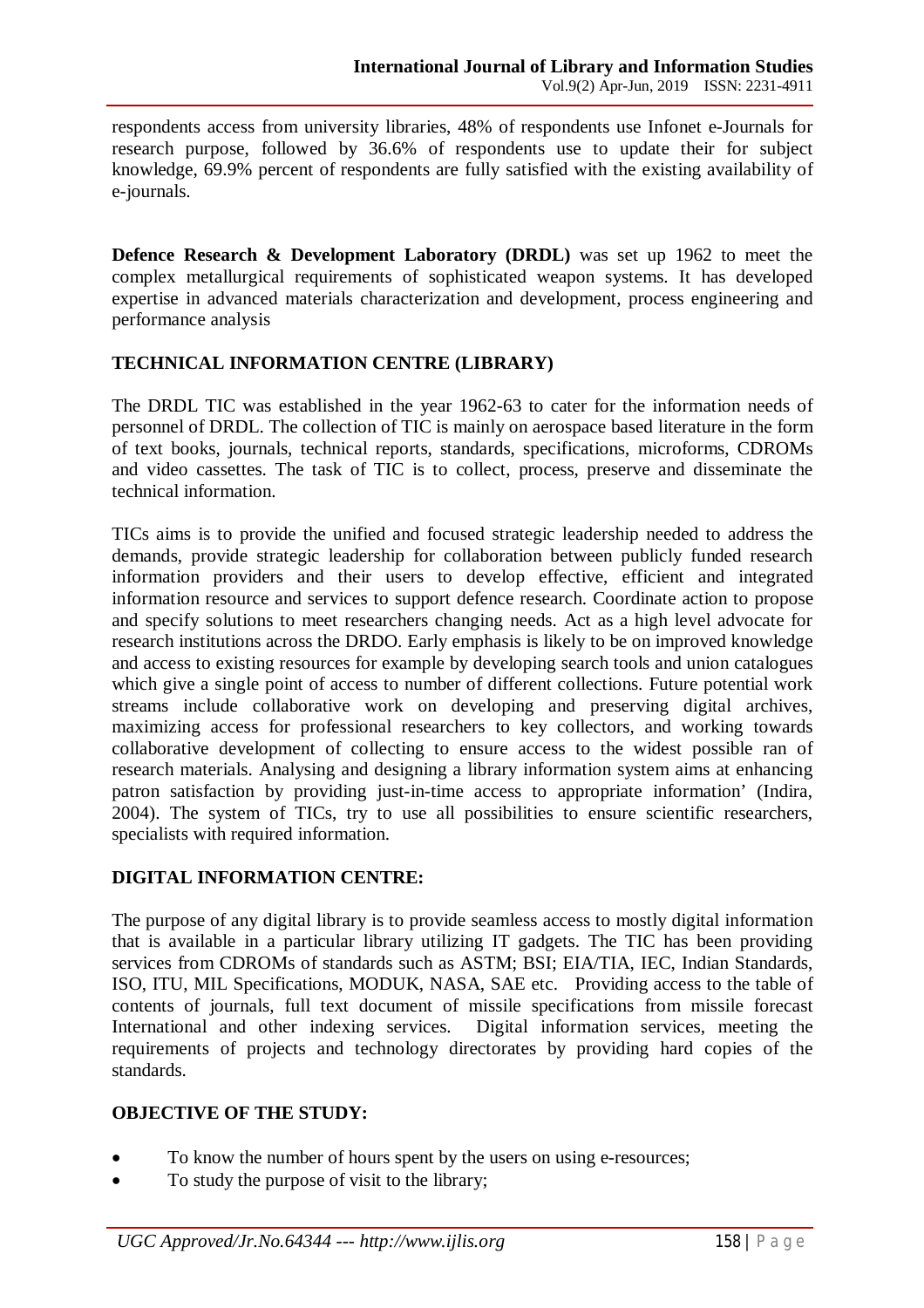- To assess the type of e-resources used;
- To know the satisfaction level of library collection

## **METHODOLOGY:**

Survey method of research has been used in the present study. A questionnaire was designed for collection of data from Scientists and Technical staff of DRDL Technical Information Center. As the respondents were highly conversant with english languages, questions were prepared in english language and also questions were prepared in a very simple language so that the users could understand them easily and could answer them within 30 minutes. The questions were of the type of specific informative, which call for a specific item of information or questions with yes or no answers or multiple answers. There were 457 scientists and technical staff in DRDL total questionnaire distributed to 450 scientist and technical staff, and responses collected were 410 and response rate was 91%. The collection of the data and the results are shown in tables, the study is limited to the Scientist and Technical Staff of DRDL only.

#### **DATA ANALYSIS:**

#### **Gender and designation wise profiles**

| Tuble 1. Demographic prome of the respondence |        |                   |                        |       |               |  |  |
|-----------------------------------------------|--------|-------------------|------------------------|-------|---------------|--|--|
| S.No.                                         | Gender | <b>Scientists</b> | <b>Technical Staff</b> | Total | $\frac{0}{0}$ |  |  |
|                                               | Male   | 187(57.89%)       | 136(43.11%)            | 323   | 78.78         |  |  |
|                                               | Female | 58(66.67%)        | 29(33.33%)             | 87    | 21.22         |  |  |
| Total                                         |        | 245(59.76%)       | 165(40.24%)            | 410   | 100           |  |  |

**Table-1: Demographic profile of the respondents**

The above table-1 shows the gender and designation wise distribution of the respondents. The sample out of 410 respondents 323(78.78%) are males among this 187(57.89%) are scientists and 136(43.11%) are technical staff, following 87(21.22%) female respondents among this 58(66.67%) of the respondents are female scientists, remaining 29(33.33%) are female technical staff. Majority 323(78.78%) of the respondents are male respondents and 87(21.22%) are female respondents. Overall scientists are 245(59.76%) and 165(4.24%) are technical staff.

#### **Time during visit to library per day**

| $100C2$ , $100C3$ , $10C4$ , $10C5$ , $10C5$ |                  |      |        |       |       |  |
|----------------------------------------------|------------------|------|--------|-------|-------|--|
| S.No.                                        | Time spent       | Male | Female | Total | %     |  |
|                                              | Less than 1 hour | 16   | 12     | 28    | 6.83  |  |
|                                              | 1 hour           | 96   | 16     | 112   | 27.32 |  |
|                                              | 2 hours          | 113  | 34     | 147   | 35.85 |  |
|                                              | More than 2 hour | 98   | 25     | 123   | 30    |  |
|                                              | Total            | 323  | 87     | 410   | 100   |  |

**Table-2: Time spent in the library**

As per the above table-2 it shows that majority of the respondents 147(35.85%) have indicated they Spent 2 hour time in the library, following 123(30%) respondents expressed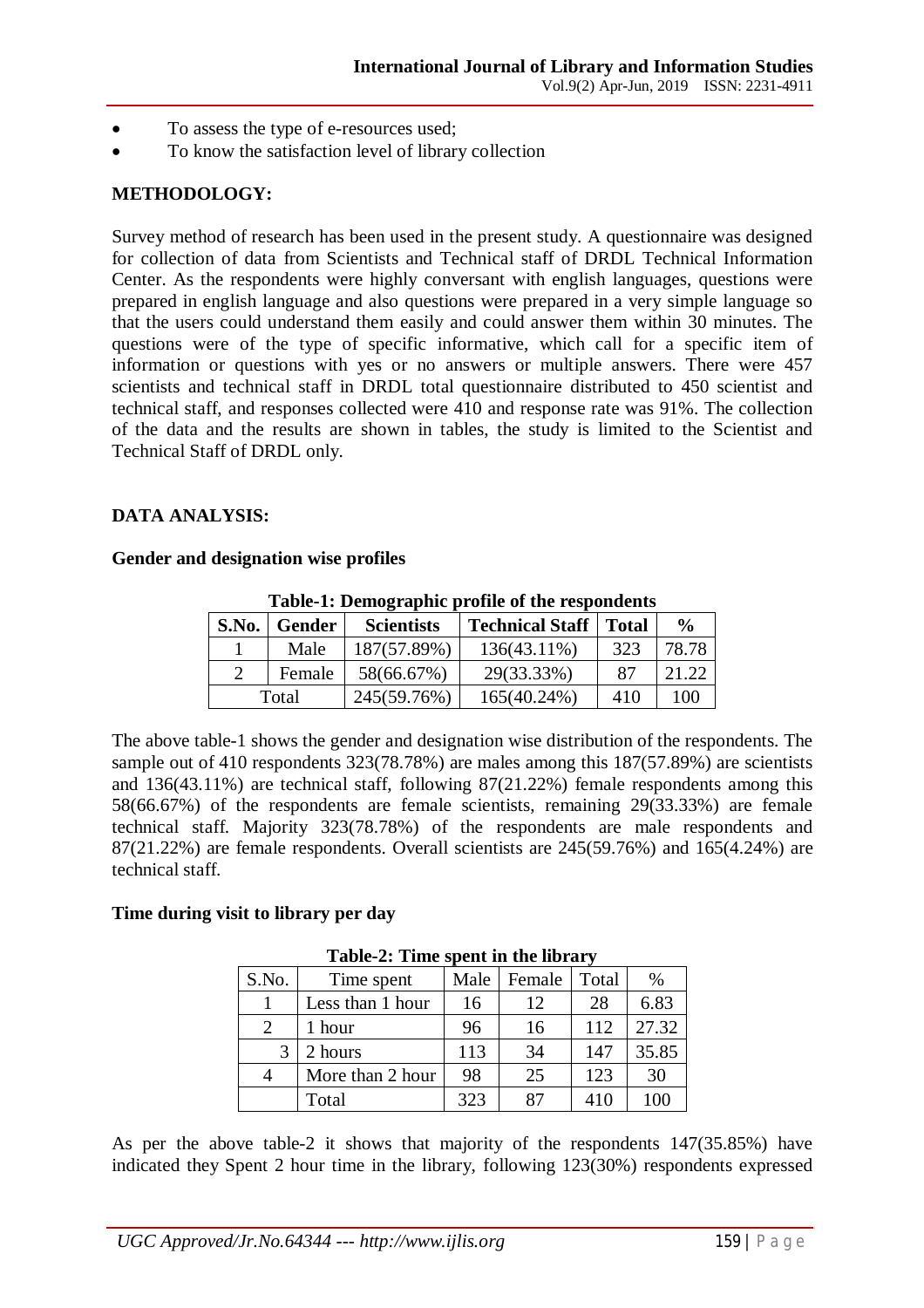that they use library more than 2 hours, 112(27.32%) of the respondents indicated 1 hour and remaining 28(6.83%) of the respondents expressed their opinion that they spent less than 1 hour in the library.

### **Purpose of visit to the library (TIC)**

| $1000 \text{ V}$ , $101 \text{ p}$ |                           |                    |               |  |  |  |
|------------------------------------|---------------------------|--------------------|---------------|--|--|--|
| S.No.                              | <b>Purpose</b>            | No. of respondents | $\frac{0}{0}$ |  |  |  |
|                                    | digital library           | 98                 | 23.90         |  |  |  |
| 2                                  | Refer books               |                    | 10            |  |  |  |
| 3                                  | Refer Journal & Magazines | 96                 | 23.41         |  |  |  |
|                                    | Refer e-databases         | 77                 | 18.78         |  |  |  |
| 5                                  | Technical reports         | 98                 | 23.90         |  |  |  |
|                                    | Total                     | 410                | 100           |  |  |  |

**Table-3: Purpose of visiting the TIC**

Table-3 reveals that 98(23.90%) of the respondents are expressed their opinion that they visit library for 'digital library' and for technical reports, following 96(23.41%) of the respondents visit for 'refer journal  $\&$  magazines' 77(18.78%) of the respondents visit for to 'refer edatabases' and 41(10%) of the respondents expressed their opinion that they visit for library for to 'refer books'.

#### **Use of print and electronic resources:**

| таліс-ч. турс от шайттаг изніц |                        |                                 |               |  |  |
|--------------------------------|------------------------|---------------------------------|---------------|--|--|
| S.No.                          | <b>Print resources</b> | No. of respondents<br>$(N=410)$ | $\frac{0}{0}$ |  |  |
| 1                              | <b>Books</b>           | 54                              | 13.17         |  |  |
| $\overline{2}$                 | Journals               | 148                             | 36.10         |  |  |
| 3                              | <b>Standards</b>       | 67                              | 16.34         |  |  |
| 4                              | Project Report         | 129                             | 31.46         |  |  |
| 5                              | Micro Forms            | 12                              | 2.93          |  |  |
| E-resources                    |                        |                                 |               |  |  |
| 1                              | E-Books                | 36                              | 8.78          |  |  |
| $\overline{2}$                 | E-Journals             | 183                             | 44.63         |  |  |
| 3                              | <b>E-Databases</b>     | 139                             | 33.90         |  |  |
|                                | Audio-Visual/CD-DVD    | 52                              | 12.68         |  |  |

#### **Table-4: Type of material using**

It indicates from the above table-4 that use of print resources and e-resources, out of 410 respondents 148(36.1%) use print 'Journals', 129(31.46%) of the respondents use 'Project Report', 67(16.34%) use 'Standards', 54(13.17%) use printed 'Books' and 12(2.93%) of the respondents use 'Micro Forms' in case of electronic version of resources 183(44.63%) of the respondents use 'E-Journals', 139(33.9%) use 'E-Databases', 52(12.68%) use 'Audio-Visual/CD-DVD' and finally very few 36(8.78%) of the respondents use 'E-Books'.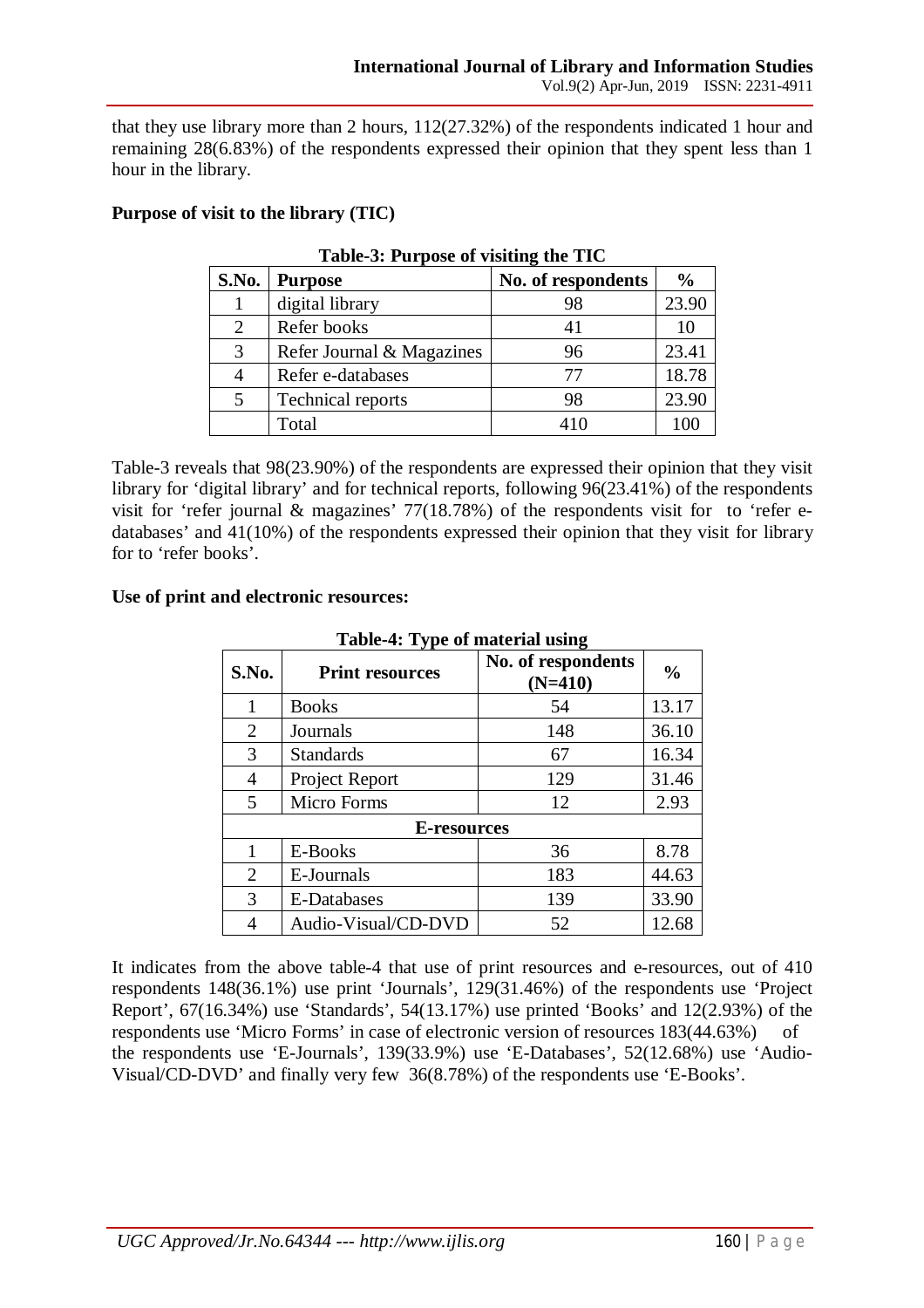#### **Use of Databases**

| <b>Databases</b> | No. of respondents | $\frac{0}{0}$ | <b>Databases</b> | No. of respondents | $\frac{0}{0}$ |
|------------------|--------------------|---------------|------------------|--------------------|---------------|
| <b>AGMA</b>      | 12                 | 2.93          | <b>GOST</b>      | 9                  | 2.20          |
| <b>AIAA</b>      | 16                 | 3.90          | <b>IEC</b>       | 12                 | 2.93          |
| <b>AIA-NAS</b>   | 8                  | 1.95          | <b>IEEE</b>      | 28                 | 6.83          |
| <b>API</b>       | 10                 | 2.44          | <b>IPC</b>       | 11                 | 2.68          |
| <b>ASME</b>      | 24                 | 5.85          | <b>ISO</b>       | 24                 | 5.85          |
| <b>ASTM</b>      | 20                 | 4.88          | <b>ITU-R</b>     | 13                 | 3.17          |
| <b>AWS</b>       | 18                 | 4.39          | <b>ITU-T</b>     | 10                 | 2.44          |
| <b>BIS</b>       | 22                 | 5.37          | <b>JDEC</b>      | 17                 | 4.15          |
| <b>BSI</b>       | 10                 | 2.44          | <b>JSS</b>       | 8                  | 1.95          |
| <b>CEA</b>       | 16                 | 3.90          | <b>MODUK</b>     | 6                  | 1.46          |
| <b>CGA</b>       | 8                  | 1.95          | <b>MSS</b>       | 12                 | 2.93          |
| <b>DIN</b>       | 12                 | 2.93          | <b>NASA</b>      | 29                 | 7.07          |
| <b>ECA</b>       | 5                  | 1.22          | <b>OJSD</b>      | 10                 | 2.44          |
| <b>ECSS</b>      | 8                  | 1.95          | <b>SAE</b>       | 9                  | 2.20          |
| <b>EIA</b>       | 10                 | 2.44          | <b>STANAG</b>    | 6                  | 1.46          |
| <b>GEIA</b>      | 7                  | 1.71          | <b>Total</b>     | 410                | 100           |

**Table:5 Use of e-databases**

Table-5 indicates the use of e-databases, Out of the 410 respondents the majority of the 29(7.07%) uses NASA database, following 28(6.83%) of the respondents uses IEEE database, 24(5.85%) of the respondents uses ASME and ISO databases, 22(5.37%) uses BIS database, 20(4.88%) uses ASTM database, 18(4.39%) uses AWS database, 17(4.15%) uses JDEC database, 16(3.90%) uses AIAA and CEA databases, 13(3.17%) uses ITU-R database, 12(2.93%) uses AGMA, DIN, IEC and MSS databases, 11(2.68%) uses IPC database, 10(2.44%) uess API, BSI,EIA, ITU-T and OJSD databases, 9(2.20%) uses GOST and SAE databases, 8(1.95%) uses AIA-NAS, CGA, ECSS and JSS database, 7(1.71%) uses GEIA database, 6(1.46%) uses MODUK and STABAG databases and very few 6(1.46%) of the respondents uses STANAG database, and 5(1.22%) uses ECA database.

#### **Satisfaction about the library collection**

| Tuble of Duthluction with holdi ( concetion |                              |                   |                        |              |               |  |  |  |
|---------------------------------------------|------------------------------|-------------------|------------------------|--------------|---------------|--|--|--|
| <b>S.No.</b>                                | <b>Level of Satisfaction</b> | <b>Scientists</b> | <b>Technical Staff</b> | <b>Total</b> | $\frac{6}{6}$ |  |  |  |
|                                             | <b>Strongly Agree</b>        | 133               | 126                    | 259          | 63.17         |  |  |  |
|                                             | Agree                        | 31                | 118                    | 149          | 36.34         |  |  |  |
|                                             | Disagree                     |                   |                        |              | 0.49          |  |  |  |
|                                             | strongly Disagree            |                   |                        |              |               |  |  |  |
|                                             | Can't say                    |                   |                        |              |               |  |  |  |
|                                             | Total                        | 165               | 245                    |              |               |  |  |  |

**Table-6: Satisfaction with library collection**

Table-6 shows the satisfaction about the library collection, out of 401 scientists and technical staff, 259(63.17%) of the scientists (133) and technical staff (126) expressed their opinion 'strongly agree' with the library collection. Among 149(36.34%) respondents scientists (31)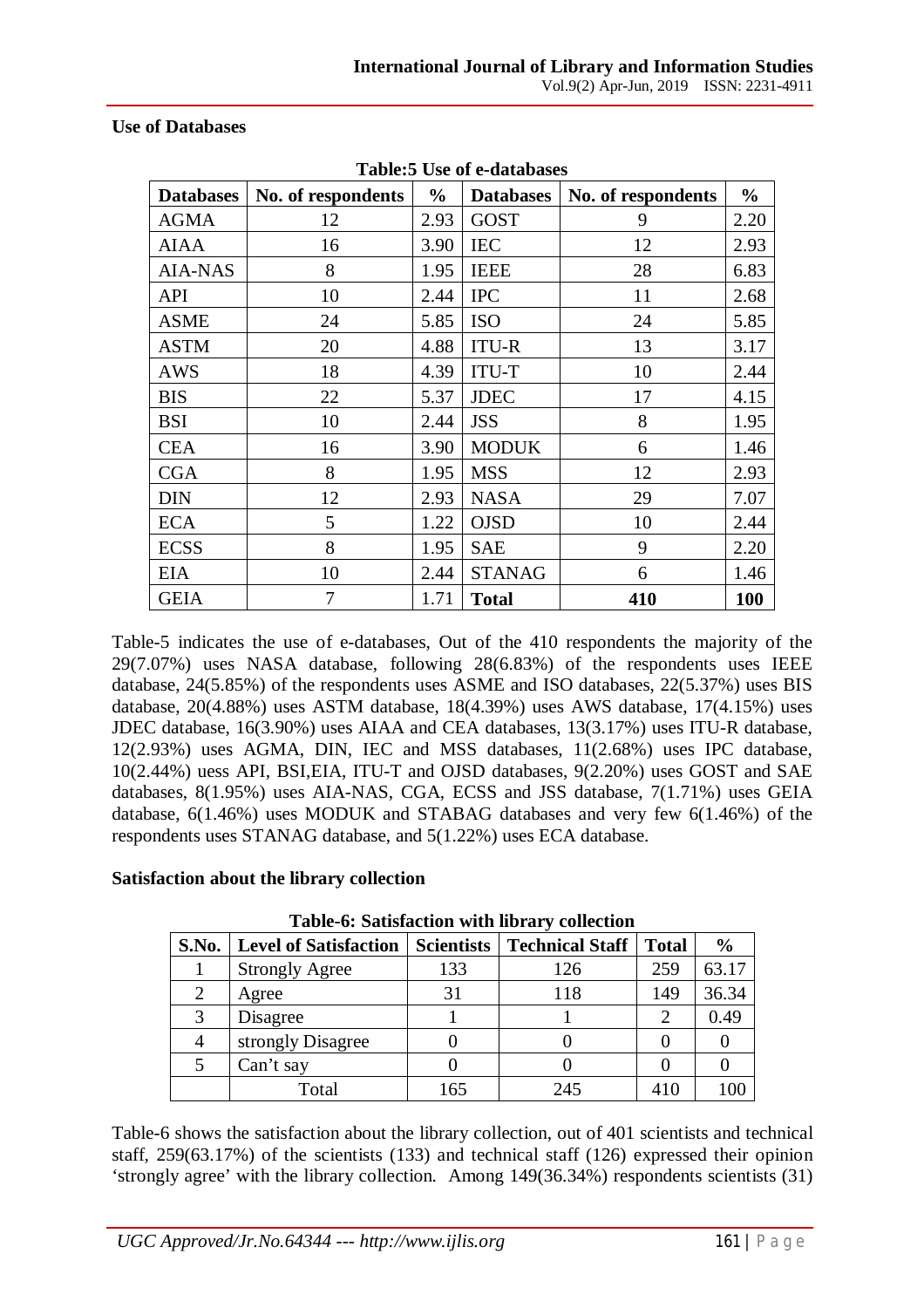and technical staff (118) expressed their opinion 'agree' with collection, remaining 2(0.49%) of the respondents expressed 'disagree' with the library collection.

### **FINDINGS:**

- The majority  $(78.78%)$  of the respondents are male respondents and  $(21.22%)$  are female respondents. Overall scientists are 245(59.76%) and 165(4.24%) are technical staff.
- It is observed that majority of the respondents  $147(35.85%)$  have indicated they
- Spent 2 hour time in the library, following 123(30%) respondents expressed that they use library more than 2 hours, 112(27.32%) of the respondents indicated 1 hour and remaining 28(6.83%) of the respondents expressed their opinion that they spent less than 1 hour in the library.
- It is found that 98(23.90%) of the respondents are expressed their opinion that they visit library for 'digital library' and for technical reports.
- $\bullet$  It is found that out of 410 respondents 148(36.1%) use print 'Journals', and 183(44.63%) of the respondents use 'E-Journals' hence it indicates that most of the them using 'journals' for their research.
- Out of the 410 respondents the majority  $29(7.07%)$  of the respondents uses NASA database.
- It is observed that out of 410 scientists and technical staff, 259(63.17%) of the scientists (133) and technical staff (126) expressed their opinion 'strongly agree' with the library collection.

### **CONCLUSION:**

The e-resources in DRDL Technical Information Center act as microscope and a telescope for scientist and technical staff facilitating both deep and narrow searches of core content and broad searches that cover the periphery of subfields and distinct disciplines. Majority of the users are using the print as well as electronic journals for their research purpose. Providing the acquisition of e-resources in the TICs enhance the study and research of the laboratories of Defence as well as the nation. E-resources are popular in the midst of all the electronic resources for its uniqueness and facet. Day by day the demand for e-resources requirement is increasing. Research centers needs to allot more funds towards procuring these e-resources to satisfy the needs of the scientists. Simultaneously libraries need to take the feedback and suggestions from the users what type of e-resources to be subscribed.

#### **REFERENCES**

- 1. Adhikari, Saumen (2017). Analysis of Usage of Electronic Resources by the Department of Science and Technology (DST) Institutions in India. *SRELS Journal of Information Management,* 54(4), 187
- 2. Anjaiah, M & Saravana, C.G. (2013). Effective Use of E-Resources by Faculty Members and Students: A Study of Kuppam Engineering College Library, Kuppam., In Ramesha,B. (Eds) (et al), Next Generation Libraries: New Sights and Univesal Access to Knowledge, 58 ILA, New Delhi, 289-295